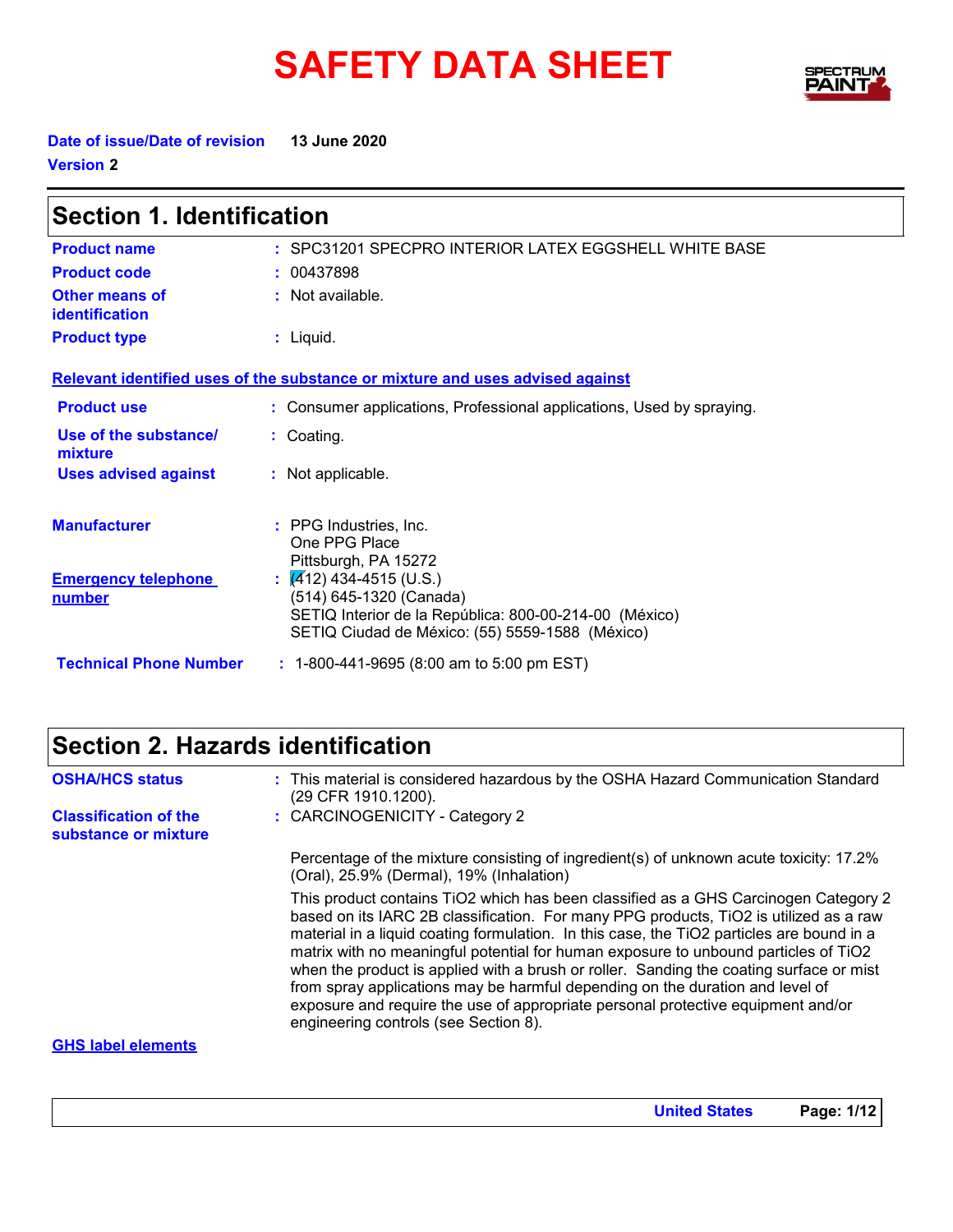### **Section 2. Hazards identification**

#### **Hazard pictograms :**



| <b>Signal word</b>                         | $:$ Warning                                                                                                                 |  |
|--------------------------------------------|-----------------------------------------------------------------------------------------------------------------------------|--|
| <b>Hazard statements</b>                   | : Suspected of causing cancer.                                                                                              |  |
| <b>Precautionary statements</b>            |                                                                                                                             |  |
| <b>Prevention</b>                          | : Obtain special instructions before use. Wear protective gloves. Wear protective<br>clothing. Wear eye or face protection. |  |
| <b>Response</b>                            | : IF exposed or concerned: Get medical advice or attention.                                                                 |  |
| <b>Storage</b>                             | : Store locked up.                                                                                                          |  |
| <b>Disposal</b>                            | Dispose of contents and container in accordance with all local, regional, national and<br>international regulations.        |  |
| <b>Supplemental label</b><br>elements      | : Contains isothiazolinones. May cause allergic reaction. Emits toxic fumes when heated.                                    |  |
| <b>Hazards not otherwise</b><br>classified | : None known.                                                                                                               |  |

### **Section 3. Composition/information on ingredients**

**Substance/mixture :**

Mixture

**Product name :** SPC31201 SPECPRO INTERIOR LATEX EGGSHELL WHITE BASE

| <b>Ingredient name</b>                       | $\frac{9}{6}$                        | <b>CAS number</b>      |
|----------------------------------------------|--------------------------------------|------------------------|
| l titanium dioxide                           | I≥10 - ≤20                           | 13463-67-7             |
| Kaolin<br>Silicic acid, aluminum sodium salt | $\geq 5.0 - 510$<br>$\geq 1.0 - 5.0$ | 1332-58-7<br>1344-00-9 |

SUB codes represent substances without registered CAS Numbers.

Any concentration shown as a range is to protect confidentiality or is due to batch variation.

**There are no additional ingredients present which, within the current knowledge of the supplier and in the concentrations applicable, are classified as hazardous to health or the environment and hence require reporting in this section.**

**Occupational exposure limits, if available, are listed in Section 8.**

### **Section 4. First aid measures**

**Description of necessary first aid measures** If ingestion, irritation, any type of overexposure or symptoms of overexposure occur during or persists after use of this product, contact a POISON CONTROL CENTER, EMERGENCY ROOM OR PHYSICIAN immediately; have Safety Data Sheet information available. Never give anything by mouth to an unconscious or convulsing person.

| <b>Eve contact</b> | : Remove contact lenses, irrigate copiously with clean, fresh water, holding the eyelids<br>apart for at least 10 minutes and seek immediate medical advice.                                           |
|--------------------|--------------------------------------------------------------------------------------------------------------------------------------------------------------------------------------------------------|
| <b>Inhalation</b>  | : Remove to fresh air. Keep person warm and at rest. If not breathing, if breathing is<br>irregular or if respiratory arrest occurs, provide artificial respiration or oxygen by trained<br>personnel. |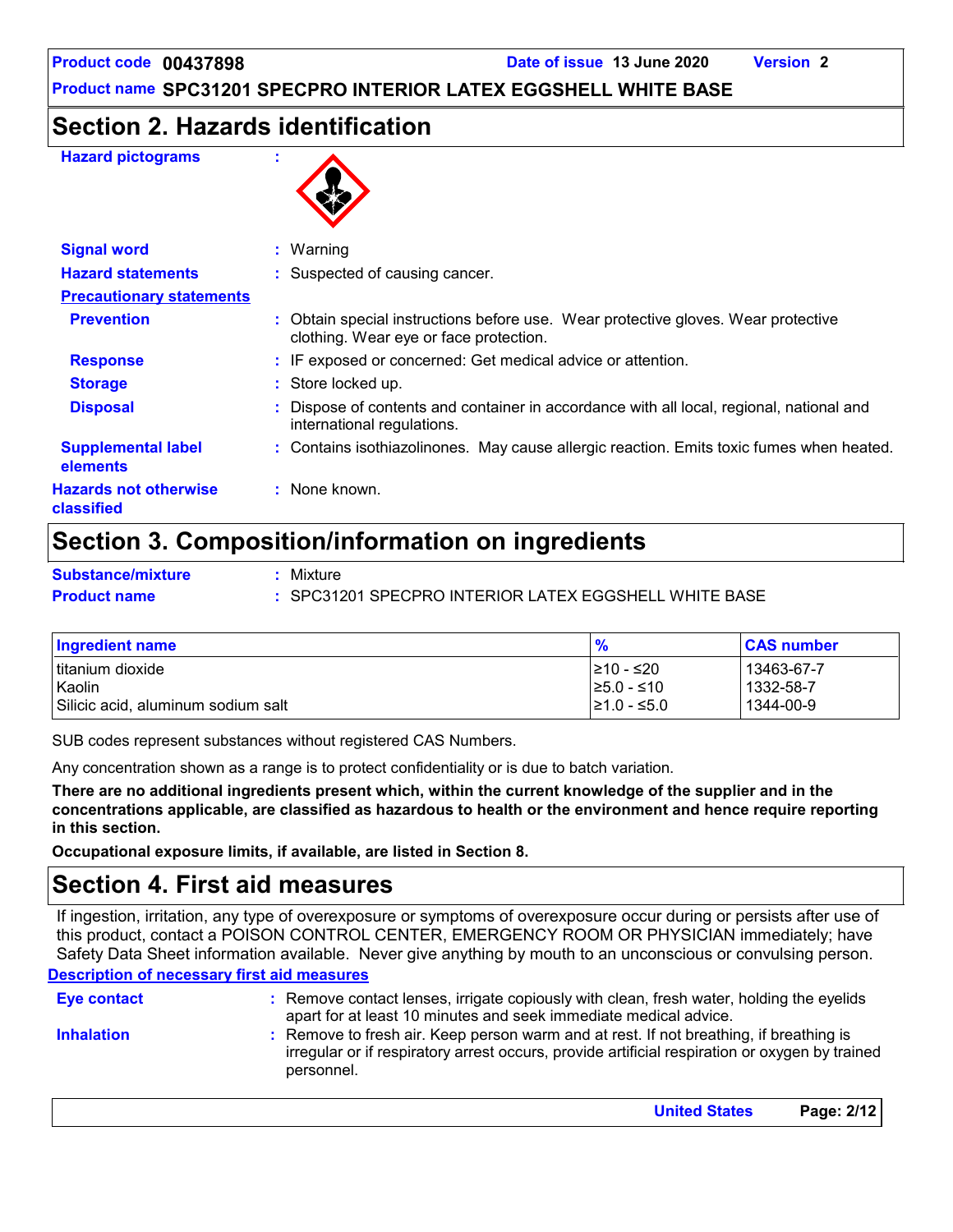### **Section 4. First aid measures**

| <b>Skin contact</b> | : Remove contaminated clothing and shoes. Wash skin thoroughly with soap and water     |
|---------------------|----------------------------------------------------------------------------------------|
|                     | or use recognized skin cleanser. Do NOT use solvents or thinners.                      |
| Ingestion           | : If swallowed, seek medical advice immediately and show this container or label. Keep |
|                     | person warm and at rest. Do NOT induce vomiting.                                       |

### **Most important symptoms/effects, acute and delayed**

| <b>Potential acute health effects</b> |                                                     |
|---------------------------------------|-----------------------------------------------------|
| <b>Eye contact</b>                    | : No known significant effects or critical hazards. |
| <b>Inhalation</b>                     | : No known significant effects or critical hazards. |
| <b>Skin contact</b>                   | : No known significant effects or critical hazards. |
| <b>Ingestion</b>                      | : No known significant effects or critical hazards. |
| Over-exposure signs/symptoms          |                                                     |
| <b>Eye contact</b>                    | : No specific data.                                 |
| <b>Inhalation</b>                     | : No specific data.                                 |
| <b>Skin contact</b>                   | : No specific data.                                 |
| <b>Ingestion</b>                      | : No specific data.                                 |
|                                       |                                                     |

|                                   | Indication of immediate medical attention and special treatment needed, if necessary                                                                                          |
|-----------------------------------|-------------------------------------------------------------------------------------------------------------------------------------------------------------------------------|
| <b>Notes to physician</b>         | : Treat symptomatically. Contact poison treatment specialist immediately if large<br>quantities have been ingested or inhaled.                                                |
| <b>Specific treatments</b>        | : No specific treatment.                                                                                                                                                      |
| <b>Protection of first-aiders</b> | : No action shall be taken involving any personal risk or without suitable training. It may<br>be dangerous to the person providing aid to give mouth-to-mouth resuscitation. |

### **See toxicological information (Section 11)**

### **Section 5. Fire-fighting measures**

| <b>Extinguishing media</b>                               |                                                                                                                                                                                                     |
|----------------------------------------------------------|-----------------------------------------------------------------------------------------------------------------------------------------------------------------------------------------------------|
| <b>Suitable extinguishing</b><br>media                   | : Use an extinguishing agent suitable for the surrounding fire.                                                                                                                                     |
| <b>Unsuitable extinguishing</b><br>media                 | : None known.                                                                                                                                                                                       |
| <b>Specific hazards arising</b><br>from the chemical     | : In a fire or if heated, a pressure increase will occur and the container may burst.                                                                                                               |
| <b>Hazardous thermal</b><br>decomposition products       | : Decomposition products may include the following materials:<br>carbon oxides<br>metal oxide/oxides                                                                                                |
| <b>Special protective actions</b><br>for fire-fighters   | : Promptly isolate the scene by removing all persons from the vicinity of the incident if<br>there is a fire. No action shall be taken involving any personal risk or without suitable<br>training. |
| <b>Special protective</b><br>equipment for fire-fighters | : Fire-fighters should wear appropriate protective equipment and self-contained breathing<br>apparatus (SCBA) with a full face-piece operated in positive pressure mode.                            |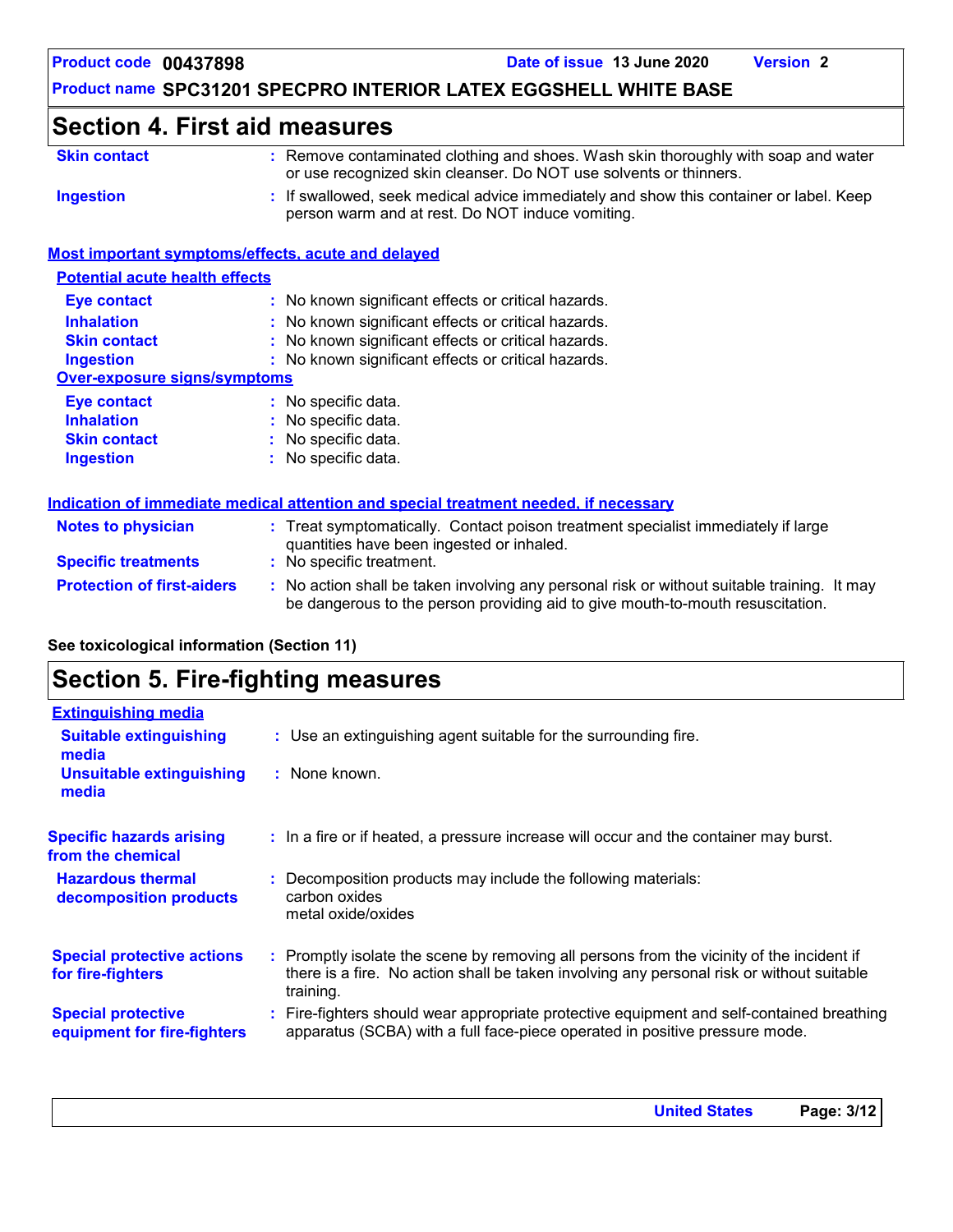### **Section 6. Accidental release measures**

| <b>Personal precautions, protective equipment and emergency procedures</b> |
|----------------------------------------------------------------------------|
|----------------------------------------------------------------------------|

| For non-emergency<br>personnel                               | : No action shall be taken involving any personal risk or without suitable training.<br>Evacuate surrounding areas. Keep unnecessary and unprotected personnel from<br>entering. Do not touch or walk through spilled material. Avoid breathing vapor or mist.<br>Provide adequate ventilation. Wear appropriate respirator when ventilation is<br>inadequate. Put on appropriate personal protective equipment.                                                                                                                                                                                                                                                                                             |
|--------------------------------------------------------------|--------------------------------------------------------------------------------------------------------------------------------------------------------------------------------------------------------------------------------------------------------------------------------------------------------------------------------------------------------------------------------------------------------------------------------------------------------------------------------------------------------------------------------------------------------------------------------------------------------------------------------------------------------------------------------------------------------------|
| For emergency responders                                     | If specialized clothing is required to deal with the spillage, take note of any information in<br>Section 8 on suitable and unsuitable materials. See also the information in "For non-<br>emergency personnel".                                                                                                                                                                                                                                                                                                                                                                                                                                                                                             |
| <b>Environmental precautions</b>                             | : Avoid dispersal of spilled material and runoff and contact with soil, waterways, drains<br>and sewers. Inform the relevant authorities if the product has caused environmental<br>pollution (sewers, waterways, soil or air).                                                                                                                                                                                                                                                                                                                                                                                                                                                                              |
| <b>Methods and materials for containment and cleaning up</b> |                                                                                                                                                                                                                                                                                                                                                                                                                                                                                                                                                                                                                                                                                                              |
| <b>Small spill</b>                                           | : Stop leak if without risk. Move containers from spill area. Dilute with water and mop up<br>if water-soluble. Alternatively, or if water-insoluble, absorb with an inert dry material and<br>place in an appropriate waste disposal container. Dispose of via a licensed waste<br>disposal contractor.                                                                                                                                                                                                                                                                                                                                                                                                     |
| <b>Large spill</b>                                           | : Stop leak if without risk. Move containers from spill area. Approach release from<br>upwind. Prevent entry into sewers, water courses, basements or confined areas. Wash<br>spillages into an effluent treatment plant or proceed as follows. Contain and collect<br>spillage with non-combustible, absorbent material e.g. sand, earth, vermiculite or<br>diatomaceous earth and place in container for disposal according to local regulations<br>(see Section 13). Dispose of via a licensed waste disposal contractor. Contaminated<br>absorbent material may pose the same hazard as the spilled product. Note: see<br>Section 1 for emergency contact information and Section 13 for waste disposal. |

### **Section 7. Handling and storage**

| <b>Precautions for safe handling</b>             |                                                                                                                                                                                                                                                                                                                                                                                                                                                                                                                                                                                                                                                                                |
|--------------------------------------------------|--------------------------------------------------------------------------------------------------------------------------------------------------------------------------------------------------------------------------------------------------------------------------------------------------------------------------------------------------------------------------------------------------------------------------------------------------------------------------------------------------------------------------------------------------------------------------------------------------------------------------------------------------------------------------------|
| <b>Protective measures</b>                       | : Put on appropriate personal protective equipment (see Section 8). Avoid exposure -<br>obtain special instructions before use. Do not handle until all safety precautions have<br>been read and understood. Do not get in eyes or on skin or clothing. Do not ingest.<br>Avoid breathing vapor or mist. If during normal use the material presents a respiratory<br>hazard, use only with adequate ventilation or wear appropriate respirator. Keep in the<br>original container or an approved alternative made from a compatible material, kept<br>tightly closed when not in use. Empty containers retain product residue and can be<br>hazardous. Do not reuse container. |
| <b>Special precautions</b>                       | : If this material is part of a multiple component system, read the Safety Data Sheet(s) for<br>the other component or components before blending as the resulting mixture may have<br>the hazards of all of its parts.                                                                                                                                                                                                                                                                                                                                                                                                                                                        |
| <b>Advice on general</b><br>occupational hygiene | : Eating, drinking and smoking should be prohibited in areas where this material is<br>handled, stored and processed. Workers should wash hands and face before eating,<br>drinking and smoking. Remove contaminated clothing and protective equipment before<br>entering eating areas. See also Section 8 for additional information on hygiene<br>measures.                                                                                                                                                                                                                                                                                                                  |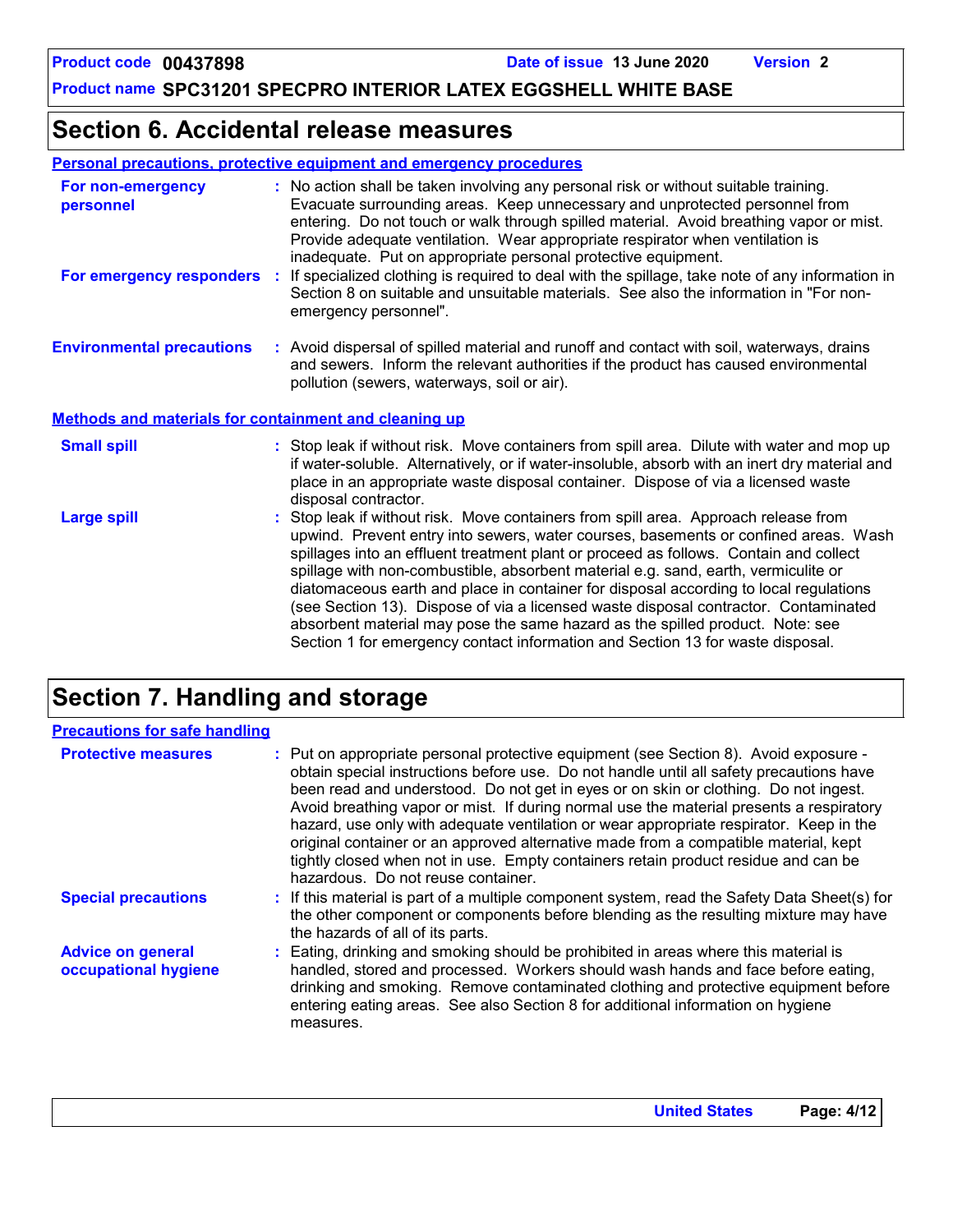### **Section 7. Handling and storage**

| <b>Conditions for safe storage,</b><br>including any<br><b>incompatibilities</b> | Do not store below the following temperature: $5^{\circ}$ C (41 $^{\circ}$ F). Store in accordance with<br>- 50<br>local regulations. Store in original container protected from direct sunlight in a dry, cool<br>and well-ventilated area, away from incompatible materials (see Section 10) and food<br>and drink. Store locked up. Keep container tightly closed and sealed until ready for use. |
|----------------------------------------------------------------------------------|------------------------------------------------------------------------------------------------------------------------------------------------------------------------------------------------------------------------------------------------------------------------------------------------------------------------------------------------------------------------------------------------------|
|                                                                                  | Containers that have been opened must be carefully resealed and kept upright to<br>prevent leakage. Do not store in unlabeled containers. Use appropriate containment to<br>avoid environmental contamination.                                                                                                                                                                                       |

### **Section 8. Exposure controls/personal protection**

#### **Control parameters**

**Occupational exposure limits**

| <b>Ingredient name</b>                                                       | <b>Exposure limits</b>                                                                   |
|------------------------------------------------------------------------------|------------------------------------------------------------------------------------------|
| titanium dioxide                                                             | OSHA PEL (United States, 5/2018).<br>TWA: 15 mg/m <sup>3</sup> 8 hours. Form: Total dust |
|                                                                              | ACGIH TLV (United States, 3/2019).                                                       |
|                                                                              | TWA: 10 mg/m <sup>3</sup> 8 hours.                                                       |
| Kaolin                                                                       | ACGIH TLV (United States, 3/2019).                                                       |
|                                                                              | TWA: 2 mg/m <sup>3</sup> 8 hours. Form: Respirable                                       |
|                                                                              | fraction                                                                                 |
|                                                                              | OSHA PEL (United States, 5/2018).                                                        |
|                                                                              | TWA: 5 mg/m <sup>3</sup> 8 hours. Form: Respirable                                       |
|                                                                              | fraction                                                                                 |
|                                                                              | TWA: 15 mg/m <sup>3</sup> 8 hours. Form: Total dust                                      |
| Silicic acid, aluminum sodium salt                                           | ACGIH TLV (United States, 3/2019).                                                       |
|                                                                              | TWA: 1 mg/m <sup>3</sup> 8 hours. Form: Respirable                                       |
|                                                                              | fraction                                                                                 |
|                                                                              | ACGIH TLV (United States, 1/2007).                                                       |
|                                                                              | TWA: $2 \text{ mg/m}^3$ , (as AI) 8 hours. Form:                                         |
|                                                                              | Soluble                                                                                  |
| Key to abbreviations                                                         |                                                                                          |
| = Acceptable Maximum Peak<br>A                                               | S<br>= Potential skin absorption                                                         |
| <b>ACGIH</b><br>= American Conference of Governmental Industrial Hygienists. | = Respiratory sensitization<br>SR.                                                       |
| C<br>$=$ Ceiling Limit                                                       | SS<br>= Skin sensitization                                                               |

F **=** Fume

- IPEL = Internal Permissible Exposure Limit
- OSHA **=** Occupational Safety and Health Administration.
	-

 $R = Respirable$ <br> $Z = OSHA 29 C$ = OSHA 29 CFR 1910.1200 Subpart Z - Toxic and Hazardous Substances

#### **Consult local authorities for acceptable exposure limits.**

**procedures**

**Recommended monitoring :** If this product contains ingredients with exposure limits, personal, workplace atmosphere or biological monitoring may be required to determine the effectiveness of the ventilation or other control measures and/or the necessity to use respiratory protective equipment. Reference should be made to appropriate monitoring standards. Reference to national guidance documents for methods for the determination of hazardous substances will also be required.

TD **=** Total dust

TLV = Threshold Limit Value TWA **=** Time Weighted Average

STEL **=** Short term Exposure limit values

- **Appropriate engineering controls**
- **:** If user operations generate dust, fumes, gas, vapor or mist, use process enclosures, local exhaust ventilation or other engineering controls to keep worker exposure to airborne contaminants below any recommended or statutory limits.

| <b>United States</b> | Page: 5/12 |
|----------------------|------------|
|                      |            |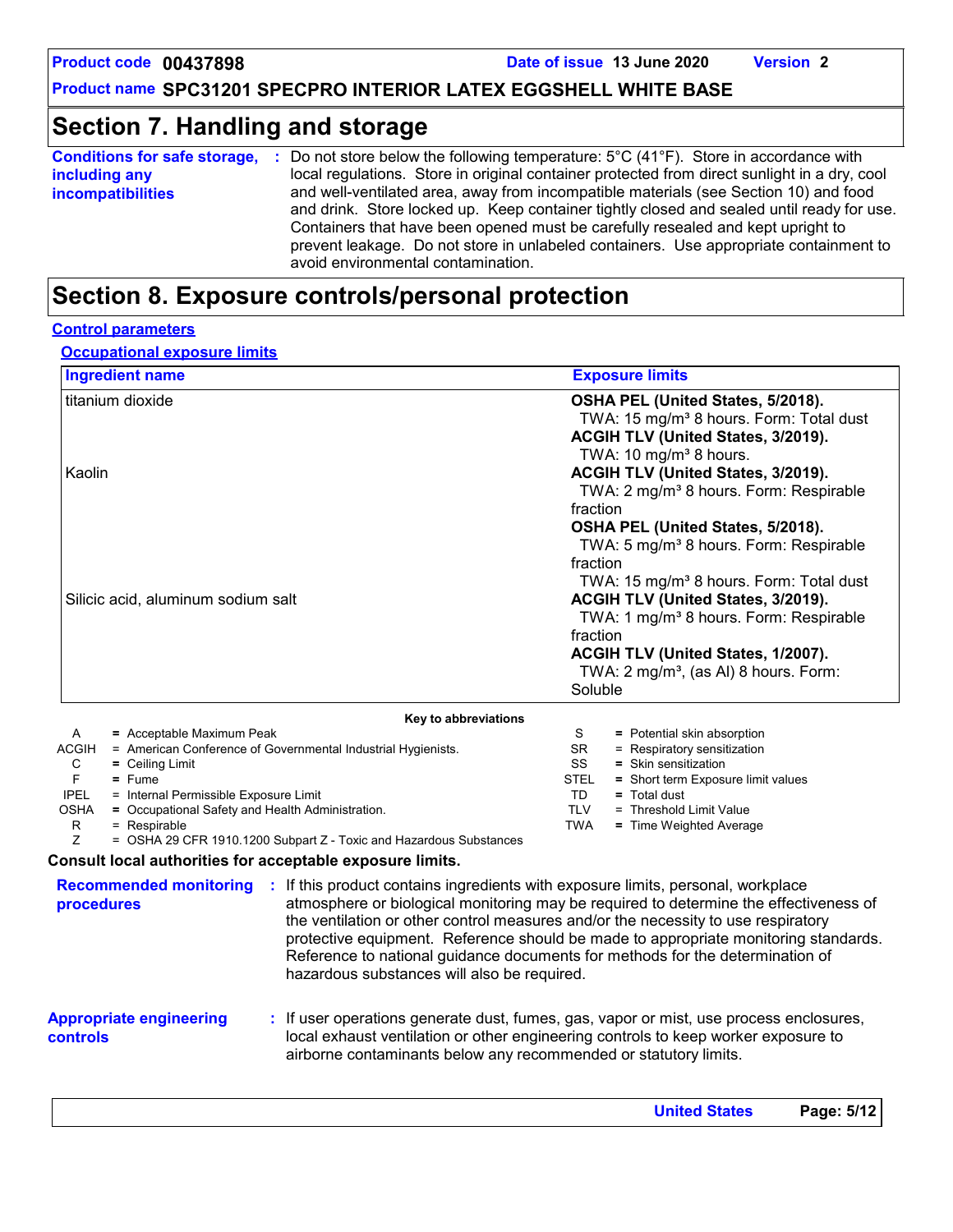### **Section 8. Exposure controls/personal protection**

| <b>Environmental exposure</b><br><b>controls</b> | Emissions from ventilation or work process equipment should be checked to ensure<br>they comply with the requirements of environmental protection legislation. In some<br>cases, fume scrubbers, filters or engineering modifications to the process equipment<br>will be necessary to reduce emissions to acceptable levels.                                                                                                                                                                                                                                                                                          |
|--------------------------------------------------|------------------------------------------------------------------------------------------------------------------------------------------------------------------------------------------------------------------------------------------------------------------------------------------------------------------------------------------------------------------------------------------------------------------------------------------------------------------------------------------------------------------------------------------------------------------------------------------------------------------------|
| <b>Individual protection measures</b>            |                                                                                                                                                                                                                                                                                                                                                                                                                                                                                                                                                                                                                        |
| <b>Hygiene measures</b>                          | Wash hands, forearms and face thoroughly after handling chemical products, before<br>eating, smoking and using the lavatory and at the end of the working period.<br>Appropriate techniques should be used to remove potentially contaminated clothing.<br>Wash contaminated clothing before reusing. Ensure that eyewash stations and safety<br>showers are close to the workstation location.                                                                                                                                                                                                                        |
| <b>Eye/face protection</b>                       | : Safety glasses with side shields.                                                                                                                                                                                                                                                                                                                                                                                                                                                                                                                                                                                    |
| <b>Skin protection</b>                           |                                                                                                                                                                                                                                                                                                                                                                                                                                                                                                                                                                                                                        |
| <b>Hand protection</b>                           | : Chemical-resistant, impervious gloves complying with an approved standard should be<br>worn at all times when handling chemical products if a risk assessment indicates this is<br>necessary. Considering the parameters specified by the glove manufacturer, check<br>during use that the gloves are still retaining their protective properties. It should be<br>noted that the time to breakthrough for any glove material may be different for different<br>glove manufacturers. In the case of mixtures, consisting of several substances, the<br>protection time of the gloves cannot be accurately estimated. |
| <b>Body protection</b>                           | Personal protective equipment for the body should be selected based on the task being<br>performed and the risks involved and should be approved by a specialist before<br>handling this product.                                                                                                                                                                                                                                                                                                                                                                                                                      |
| <b>Other skin protection</b>                     | Appropriate footwear and any additional skin protection measures should be selected<br>based on the task being performed and the risks involved and should be approved by a<br>specialist before handling this product.                                                                                                                                                                                                                                                                                                                                                                                                |
| <b>Respiratory protection</b>                    | Respirator selection must be based on known or anticipated exposure levels, the<br>hazards of the product and the safe working limits of the selected respirator. If workers<br>are exposed to concentrations above the exposure limit, they must use appropriate,<br>certified respirators. Use a properly fitted, air-purifying or air-fed respirator complying<br>with an approved standard if a risk assessment indicates this is necessary.                                                                                                                                                                       |

## **Section 9. Physical and chemical properties**

| <b>Appearance</b>                               |                                                                      |
|-------------------------------------------------|----------------------------------------------------------------------|
| <b>Physical state</b>                           | $:$ Liquid.                                                          |
| <b>Color</b>                                    | : Various                                                            |
| <b>Odor</b>                                     | : Characteristic.                                                    |
| <b>Odor threshold</b>                           | $\cdot$ Not available.                                               |
| рH                                              | $\ddot{5}$ 9                                                         |
| <b>Melting point</b>                            | $:$ Not available.                                                   |
| <b>Boiling point</b>                            | : $100^{\circ}$ C (212 $^{\circ}$ F)                                 |
| <b>Flash point</b>                              | : Closed cup: Not applicable. [Product does not sustain combustion.] |
| <b>Auto-ignition temperature</b>                | : Not available.                                                     |
| <b>Decomposition temperature</b>                | : Not available.                                                     |
| <b>Flammability (solid, gas)</b>                | $:$ Not available.                                                   |
| Lower and upper explosive<br>(flammable) limits | : Not available.                                                     |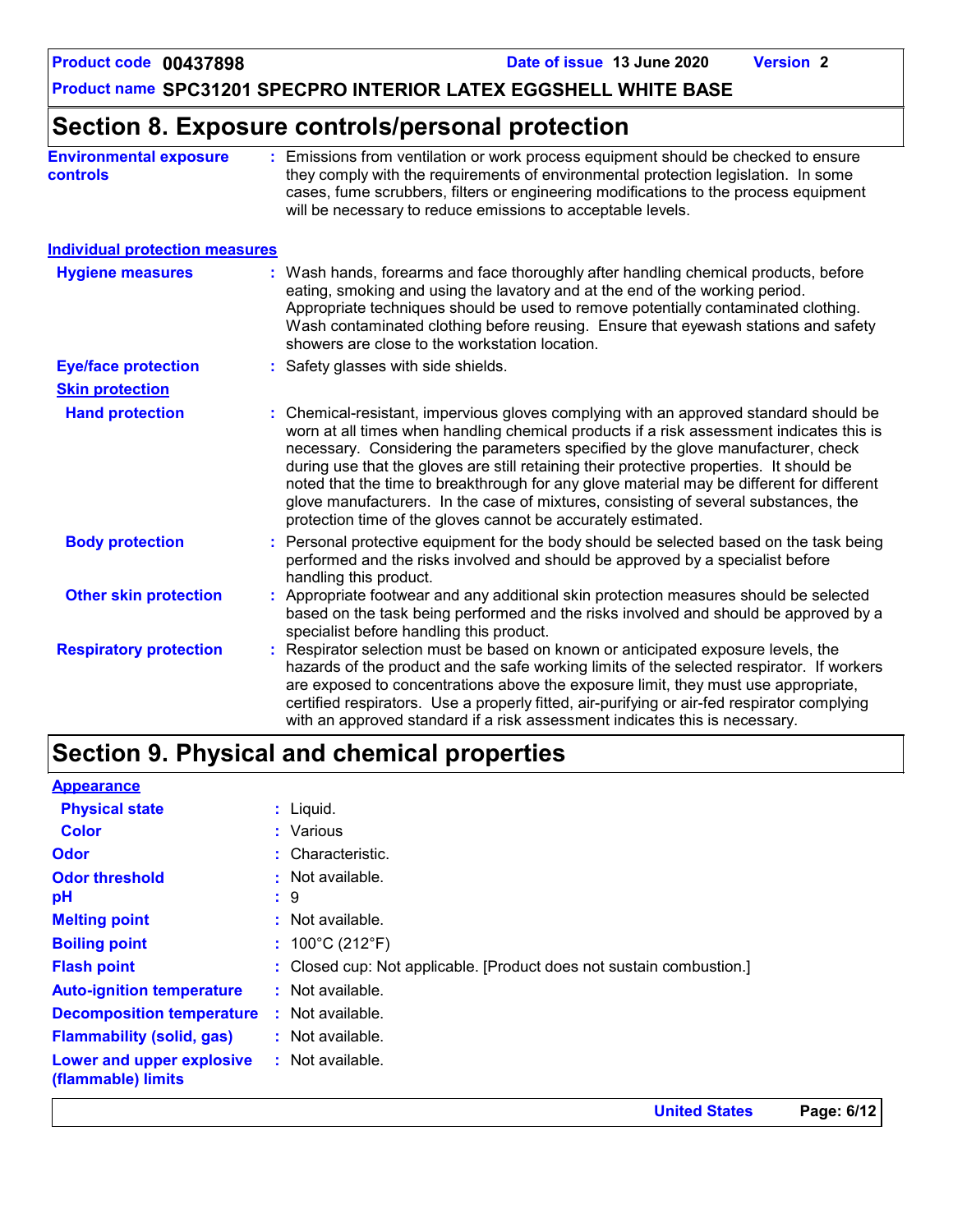**United States Page: 7/12**

**Product name SPC31201 SPECPRO INTERIOR LATEX EGGSHELL WHITE BASE**

### **Section 9. Physical and chemical properties**

| <b>Evaporation rate</b>                           | $\therefore$ 0.05 (butyl acetate = 1)                          |
|---------------------------------------------------|----------------------------------------------------------------|
| <b>Vapor pressure</b>                             | $: 3.3$ kPa (25 mm Hg) [room temperature]                      |
| <b>Vapor density</b>                              | $:$ Not available.                                             |
| <b>Relative density</b>                           | : 1.19                                                         |
| Density (Ibs / gal)                               | : 9.93                                                         |
| <b>Solubility</b>                                 | : Partially soluble in the following materials: cold water.    |
| <b>Partition coefficient: n-</b><br>octanol/water | : Not available.                                               |
| <b>Viscosity</b>                                  | : Kinematic (40°C (104°F)): >0.21 cm <sup>2</sup> /s (>21 cSt) |
| <b>Volatility</b>                                 | : $72\%$ (v/v), 60.1% (w/w)                                    |
| % Solid. (w/w)                                    | : 39.9                                                         |

## **Section 10. Stability and reactivity**

| <b>Reactivity</b>                            | : No specific test data related to reactivity available for this product or its ingredients.                                                  |
|----------------------------------------------|-----------------------------------------------------------------------------------------------------------------------------------------------|
| <b>Chemical stability</b>                    | : The product is stable.                                                                                                                      |
| <b>Possibility of hazardous</b><br>reactions | : Under normal conditions of storage and use, hazardous reactions will not occur.                                                             |
| <b>Conditions to avoid</b>                   | : When exposed to high temperatures may produce hazardous decomposition products.<br>Refer to protective measures listed in sections 7 and 8. |
| <b>Incompatible materials</b>                | : Keep away from the following materials to prevent strong exothermic reactions:<br>oxidizing agents, strong alkalis, strong acids.           |
| <b>Hazardous decomposition</b><br>products   | Decomposition products may include the following materials: carbon monoxide, carbon<br>dioxide, smoke, oxides of nitrogen.                    |

### **Section 11. Toxicological information**

### **Information on toxicological effects**

#### **Acute toxicity**

| <b>Product/ingredient name</b>                                                        | <b>Result</b>                                               | <b>Species</b>       | <b>Dose</b>                                | <b>Exposure</b> |
|---------------------------------------------------------------------------------------|-------------------------------------------------------------|----------------------|--------------------------------------------|-----------------|
| l titanium dioxide                                                                    | LC50 Inhalation Dusts and mists<br>LD50 Dermal<br>LD50 Oral | Rat<br>Rabbit<br>Rat | $>6.82$ mg/l<br>>5000 mg/kg<br>>5000 mg/kg | 4 hours         |
| Kaolin<br>Silicic acid, aluminum<br>sodium salt                                       | LC50 Inhalation Dusts and mists<br>LD50 Oral<br>LD50 Oral   | Rat<br>Rat<br>Rat    | >5.07 mg/l<br>>5000 mg/kg<br>-27 g/kg      | 4 hours         |
| <b>Conclusion/Summary</b><br><b>Irritation/Corrosion</b><br><b>Conclusion/Summary</b> | There are no data available on the mixture itself.          |                      |                                            |                 |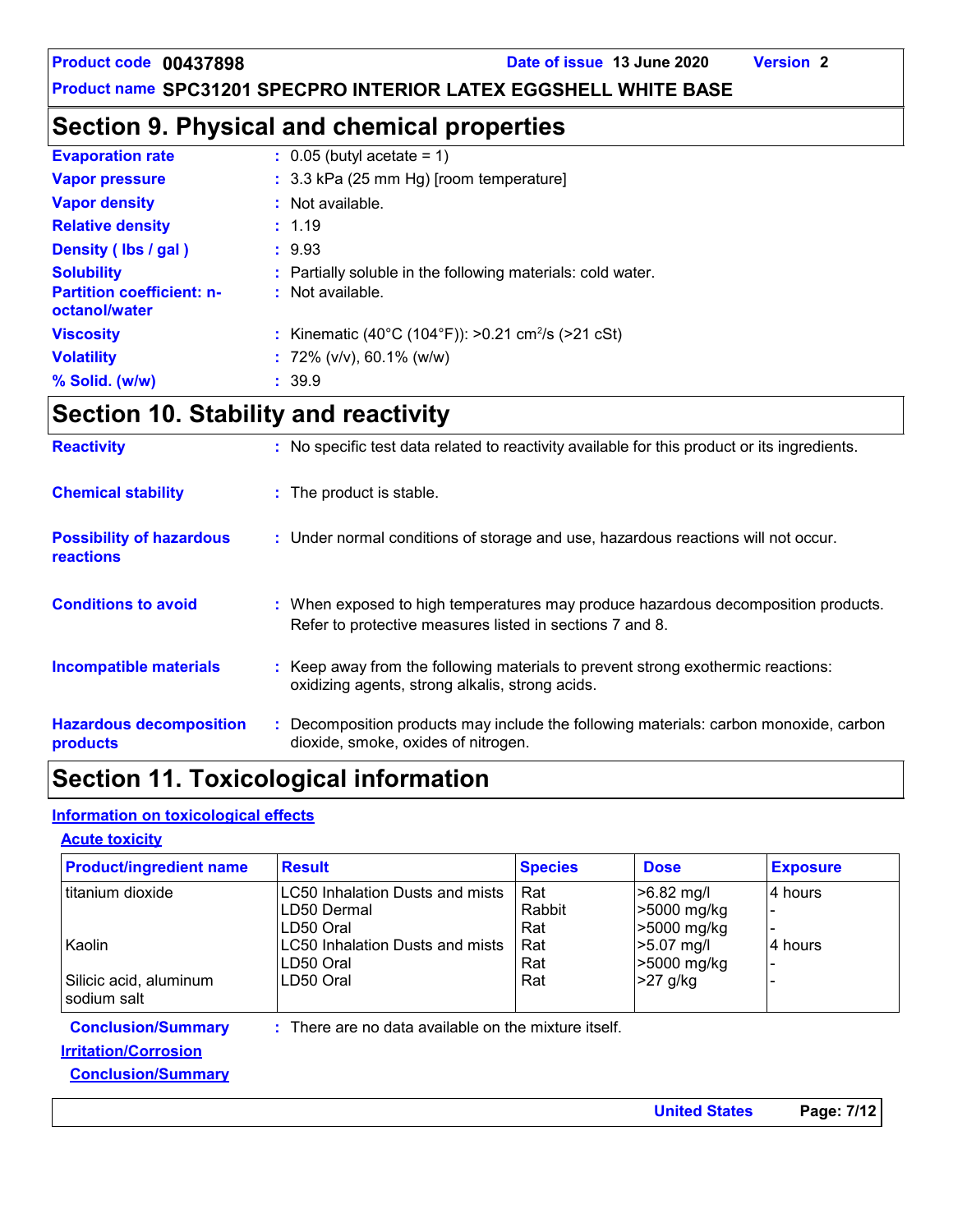### **Section 11. Toxicological information**

| <b>Product/ingredient name</b> | <b>OSHA</b> | <b>IARC</b> |                                                                 |
|--------------------------------|-------------|-------------|-----------------------------------------------------------------|
| <b>Classification</b>          |             |             |                                                                 |
| <b>Conclusion/Summary</b>      |             |             | $\therefore$ There are no data available on the mixture itself. |
| <b>Carcinogenicity</b>         |             |             |                                                                 |
| <b>Conclusion/Summary</b>      |             |             | : There are no data available on the mixture itself.            |
| <b>Mutagenicity</b>            |             |             |                                                                 |
| <b>Respiratory</b>             |             |             | : There are no data available on the mixture itself.            |
| <b>Skin</b>                    |             |             | $\pm$ There are no data available on the mixture itself.        |
| <b>Conclusion/Summary</b>      |             |             |                                                                 |
| <b>Sensitization</b>           |             |             |                                                                 |
| <b>Respiratory</b>             |             |             | There are no data available on the mixture itself.              |
| <b>Eyes</b>                    |             |             | $\pm$ There are no data available on the mixture itself.        |
| <b>Skin</b>                    |             |             | $\therefore$ There are no data available on the mixture itself. |

| <b>Product/ingredient name</b> | <b>OSHA</b> | <b>IARC</b> | <b>NTP</b> |
|--------------------------------|-------------|-------------|------------|
| Ititanium dioxide              |             | 2B          |            |

**Carcinogen Classification code:**

**IARC: 1, 2A, 2B, 3, 4 NTP: Known to be a human carcinogen; Reasonably anticipated to be a human carcinogen OSHA: + Not listed/not regulated: -**

#### **Reproductive toxicity**

**Conclusion/Summary :**

There are no data available on the mixture itself.

#### **Teratogenicity**

**Conclusion/Summary :** : There are no data available on the mixture itself.

#### **Specific target organ toxicity (single exposure)**

Not available.

#### **Specific target organ toxicity (repeated exposure)**

Not available.

**Target organs :** Contains material which causes damage to the following organs: eyes. Contains material which may cause damage to the following organs: lungs, the nervous system, upper respiratory tract, stomach.

#### **Aspiration hazard**

Not available.

#### **Information on the likely routes of exposure**

|                                       |                                                     | I Initod State |
|---------------------------------------|-----------------------------------------------------|----------------|
| <b>Inhalation</b>                     | : No specific data.                                 |                |
| <b>Eye contact</b>                    | : No specific data.                                 |                |
| Over-exposure signs/symptoms          |                                                     |                |
| <b>Ingestion</b>                      | : No known significant effects or critical hazards. |                |
| <b>Skin contact</b>                   | : No known significant effects or critical hazards. |                |
| <b>Inhalation</b>                     | : No known significant effects or critical hazards. |                |
| <b>Eye contact</b>                    | : No known significant effects or critical hazards. |                |
| <b>Potential acute health effects</b> |                                                     |                |

**United States Page: 8/12**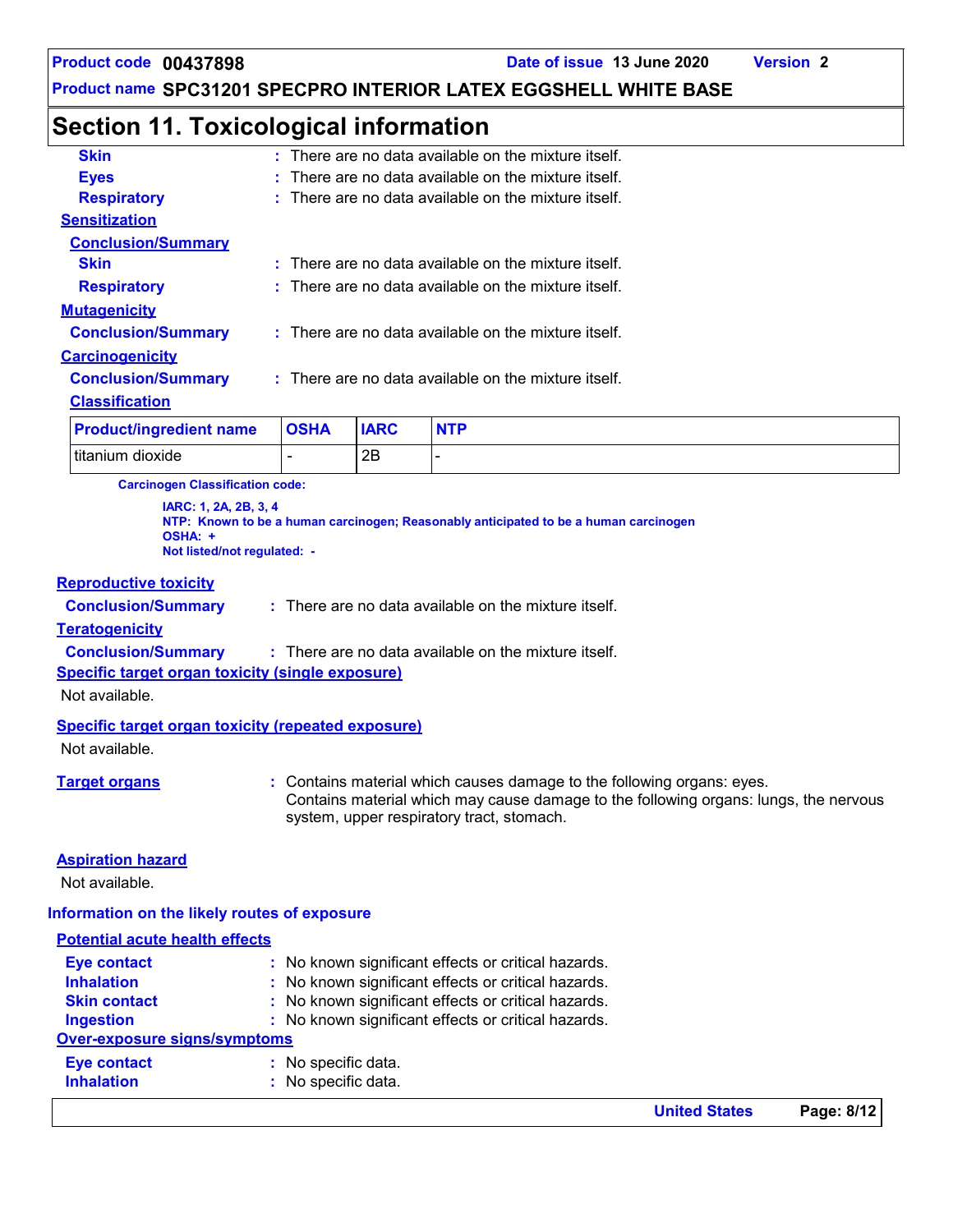## **Section 11. Toxicological information**

| <b>Skin contact</b>                     | : No specific data.                                                                                                                                                                                                                                                                                                                                                                                                                                                                                                                                                                                                                                                                                                                                                                                                                                                                                                                                                                                                                                                                                                                                           |  |  |  |
|-----------------------------------------|---------------------------------------------------------------------------------------------------------------------------------------------------------------------------------------------------------------------------------------------------------------------------------------------------------------------------------------------------------------------------------------------------------------------------------------------------------------------------------------------------------------------------------------------------------------------------------------------------------------------------------------------------------------------------------------------------------------------------------------------------------------------------------------------------------------------------------------------------------------------------------------------------------------------------------------------------------------------------------------------------------------------------------------------------------------------------------------------------------------------------------------------------------------|--|--|--|
| <b>Ingestion</b>                        | : No specific data.                                                                                                                                                                                                                                                                                                                                                                                                                                                                                                                                                                                                                                                                                                                                                                                                                                                                                                                                                                                                                                                                                                                                           |  |  |  |
|                                         | Delayed and immediate effects and also chronic effects from short and long term exposure                                                                                                                                                                                                                                                                                                                                                                                                                                                                                                                                                                                                                                                                                                                                                                                                                                                                                                                                                                                                                                                                      |  |  |  |
| <b>Conclusion/Summary</b>               | : There are no data available on the mixture itself. Contains isothiazolinones. May cause<br>allergic reaction. This product contains TiO2 which has been classified as a GHS<br>Carcinogen Category 2 based on its IARC 2B classification. For many PPG products,<br>TiO2 is utilized as a raw material in a liquid coating formulation. In this case, the TiO2<br>particles are bound in a matrix with no meaningful potential for human exposure to<br>unbound particles of TiO2 when the product is applied with a brush or roller. Sanding<br>the coating surface or mist from spray applications may be harmful depending on the<br>duration and level of exposure and require the use of appropriate personal protective<br>equipment and/or engineering controls (see Section 8). If splashed in the eyes, the<br>liquid may cause irritation and reversible damage. Ingestion may cause nausea,<br>diarrhea and vomiting. This takes into account, where known, delayed and immediate<br>effects and also chronic effects of components from short-term and long-term exposure<br>by oral, inhalation and dermal routes of exposure and eye contact. |  |  |  |
| <b>Short term exposure</b>              |                                                                                                                                                                                                                                                                                                                                                                                                                                                                                                                                                                                                                                                                                                                                                                                                                                                                                                                                                                                                                                                                                                                                                               |  |  |  |
| <b>Potential immediate</b><br>effects   | : There are no data available on the mixture itself.                                                                                                                                                                                                                                                                                                                                                                                                                                                                                                                                                                                                                                                                                                                                                                                                                                                                                                                                                                                                                                                                                                          |  |  |  |
| <b>Potential delayed effects</b>        | : There are no data available on the mixture itself.                                                                                                                                                                                                                                                                                                                                                                                                                                                                                                                                                                                                                                                                                                                                                                                                                                                                                                                                                                                                                                                                                                          |  |  |  |
| Long term exposure                      |                                                                                                                                                                                                                                                                                                                                                                                                                                                                                                                                                                                                                                                                                                                                                                                                                                                                                                                                                                                                                                                                                                                                                               |  |  |  |
| <b>Potential immediate</b><br>effects   | : There are no data available on the mixture itself.                                                                                                                                                                                                                                                                                                                                                                                                                                                                                                                                                                                                                                                                                                                                                                                                                                                                                                                                                                                                                                                                                                          |  |  |  |
| <b>Potential delayed effects</b>        | : There are no data available on the mixture itself.                                                                                                                                                                                                                                                                                                                                                                                                                                                                                                                                                                                                                                                                                                                                                                                                                                                                                                                                                                                                                                                                                                          |  |  |  |
| <b>Potential chronic health effects</b> |                                                                                                                                                                                                                                                                                                                                                                                                                                                                                                                                                                                                                                                                                                                                                                                                                                                                                                                                                                                                                                                                                                                                                               |  |  |  |
| <b>General</b>                          | : No known significant effects or critical hazards.                                                                                                                                                                                                                                                                                                                                                                                                                                                                                                                                                                                                                                                                                                                                                                                                                                                                                                                                                                                                                                                                                                           |  |  |  |
| <b>Carcinogenicity</b>                  | : Suspected of causing cancer. Risk of cancer depends on duration and level of<br>exposure.                                                                                                                                                                                                                                                                                                                                                                                                                                                                                                                                                                                                                                                                                                                                                                                                                                                                                                                                                                                                                                                                   |  |  |  |
| <b>Mutagenicity</b>                     | : No known significant effects or critical hazards.                                                                                                                                                                                                                                                                                                                                                                                                                                                                                                                                                                                                                                                                                                                                                                                                                                                                                                                                                                                                                                                                                                           |  |  |  |
| <b>Teratogenicity</b>                   | : No known significant effects or critical hazards.                                                                                                                                                                                                                                                                                                                                                                                                                                                                                                                                                                                                                                                                                                                                                                                                                                                                                                                                                                                                                                                                                                           |  |  |  |
| <b>Developmental effects</b>            | : No known significant effects or critical hazards.                                                                                                                                                                                                                                                                                                                                                                                                                                                                                                                                                                                                                                                                                                                                                                                                                                                                                                                                                                                                                                                                                                           |  |  |  |
| <b>Fertility effects</b>                | : No known significant effects or critical hazards.                                                                                                                                                                                                                                                                                                                                                                                                                                                                                                                                                                                                                                                                                                                                                                                                                                                                                                                                                                                                                                                                                                           |  |  |  |
|                                         |                                                                                                                                                                                                                                                                                                                                                                                                                                                                                                                                                                                                                                                                                                                                                                                                                                                                                                                                                                                                                                                                                                                                                               |  |  |  |

### **Section 12. Ecological information**

#### **Toxicity**

| <b>Product/ingredient name</b> | <b>Result</b>                    | <b>Species</b>          | <b>Exposure</b> |
|--------------------------------|----------------------------------|-------------------------|-----------------|
| titanium dioxide               | Acute LC50 >100 mg/l Fresh water | Daphnia - Daphnia magna | l 48 hours      |

#### **Persistence and degradability**

Not available.

#### **Bioaccumulative potential**

| <b>United States</b> | Page: 9/12 |
|----------------------|------------|
|                      |            |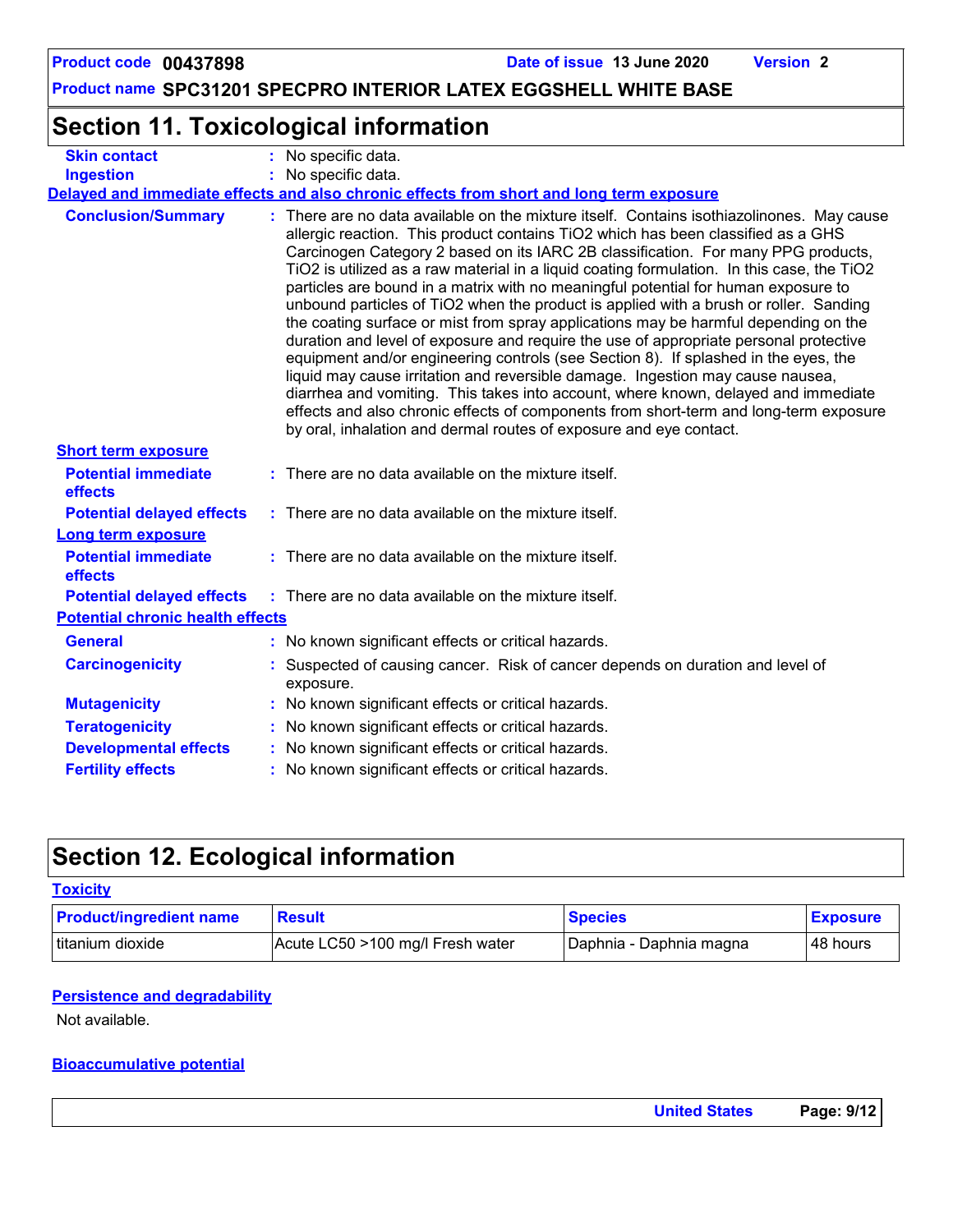**Product code 00437898 Date of issue 13 June 2020 Version 2**

**Product name SPC31201 SPECPRO INTERIOR LATEX EGGSHELL WHITE BASE**

### **Section 12. Ecological information**

Not available.

#### **Mobility in soil**

**Soil/water partition coefficient (Koc)** 

**:** Not available.

### **Section 13. Disposal considerations**

| <b>Disposal methods</b> | : The generation of waste should be avoided or minimized wherever possible. Disposal<br>of this product, solutions and any by-products should at all times comply with the<br>requirements of environmental protection and waste disposal legislation and any<br>regional local authority requirements. Dispose of surplus and non-recyclable products<br>via a licensed waste disposal contractor. Waste should not be disposed of untreated to<br>the sewer unless fully compliant with the requirements of all authorities with jurisdiction.<br>Waste packaging should be recycled. Incineration or landfill should only be considered<br>when recycling is not feasible. This material and its container must be disposed of in a<br>safe way. Care should be taken when handling emptied containers that have not been<br>cleaned or rinsed out. Empty containers or liners may retain some product residues.<br>Avoid dispersal of spilled material and runoff and contact with soil, waterways, drains |
|-------------------------|----------------------------------------------------------------------------------------------------------------------------------------------------------------------------------------------------------------------------------------------------------------------------------------------------------------------------------------------------------------------------------------------------------------------------------------------------------------------------------------------------------------------------------------------------------------------------------------------------------------------------------------------------------------------------------------------------------------------------------------------------------------------------------------------------------------------------------------------------------------------------------------------------------------------------------------------------------------------------------------------------------------|
|                         | and sewers.                                                                                                                                                                                                                                                                                                                                                                                                                                                                                                                                                                                                                                                                                                                                                                                                                                                                                                                                                                                                    |

**Disposal should be in accordance with applicable regional, national and local laws and regulations. Refer to Section 7: HANDLING AND STORAGE and Section 8: EXPOSURE CONTROLS/PERSONAL PROTECTION for additional handling information and protection of employees. Section 6. Accidental release measures**

### **14. Transport information**

|                                                | <b>DOT</b>      | <b>IMDG</b>              | <b>IATA</b>     |
|------------------------------------------------|-----------------|--------------------------|-----------------|
| <b>UN number</b>                               | Not regulated.  | Not regulated.           | Not regulated.  |
| <b>UN proper shipping</b><br>name              |                 |                          |                 |
| Transport hazard class  -<br>(e <sub>s</sub> ) |                 | $\overline{\phantom{0}}$ |                 |
| <b>Packing group</b>                           |                 | -                        |                 |
| <b>Environmental hazards</b>                   | No.             | No.                      | No.             |
| <b>Marine pollutant</b><br>substances          | Not applicable. | Not applicable.          | Not applicable. |

#### **Additional information**

- None identified. **: DOT**
- None identified. **: IMDG**
- **IATA :** None identified.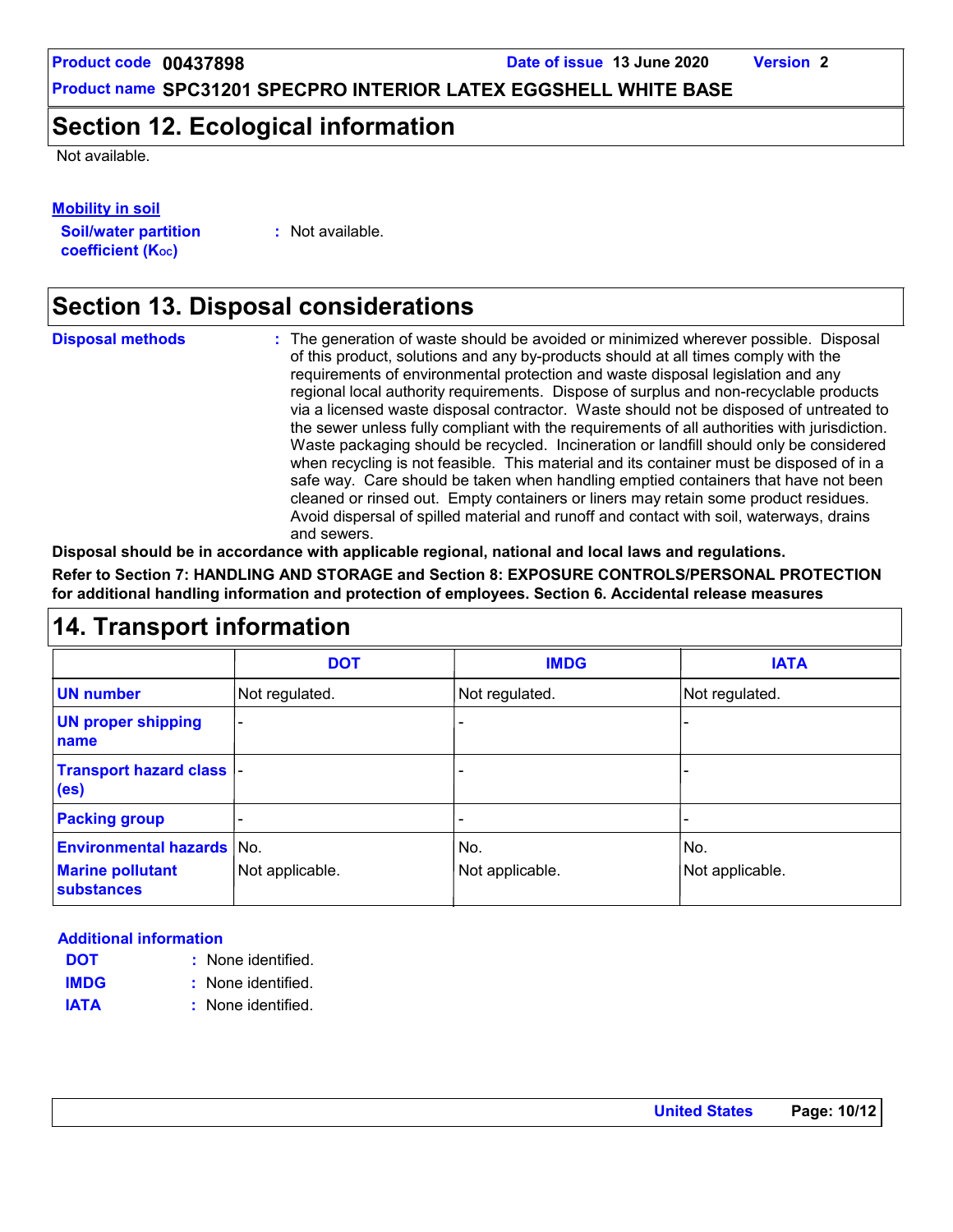**Product code 00437898 Date of issue 13 June 2020 Version 2**

### **Product name SPC31201 SPECPRO INTERIOR LATEX EGGSHELL WHITE BASE**

### **14. Transport information**

**Special precautions for user Transport within user's premises:** always transport in closed containers that are **:** upright and secure. Ensure that persons transporting the product know what to do in the event of an accident or spillage.

**Transport in bulk according :** Not applicable. **to IMO instruments**

### **Section 15. Regulatory information**

#### **United States**

**United States inventory (TSCA 8b) :** All components are active or exempted.

#### **SARA 302/304**

**SARA 304 RQ :** Not applicable.

**Composition/information on ingredients**

No products were found.

#### **SARA 311/312**

**Classification :** CARCINOGENICITY - Category 2

**Composition/information on ingredients**

| <b>Name</b>      |                         | <b>Classification</b>        |
|------------------|-------------------------|------------------------------|
| titanium dioxide | ≤20<br>$\geq 10$<br>. . | CARCINOGENICITY - Category 2 |

**Additional environmental information is contained on the Environmental Data Sheet for this product, which can be obtained from your PPG representative.**

### **Section 16. Other information**

**Hazardous Material Information System (U.S.A.) Health** : 1 \* **Flammability** : 0 **Physical hazards** : 0

( \* ) - Chronic effects

**Caution: HMIS® ratings are based on a 0-4 rating scale, with 0 representing minimal hazards or risks, and 4 representing significant hazards or risks. Although HMIS® ratings and the associated label are not required on MSDSs or products leaving a facility under 29 CFR 1910.1200, the preparer may choose to provide them. HMIS® ratings are to be used with a fully implemented HMIS® program. HMIS® is a registered trademark and service mark of the American Coatings Association, Inc.**

0

**The customer is responsible for determining the PPE code for this material. For more information on HMIS® Personal Protective Equipment (PPE) codes, consult the HMIS® Implementation Manual.**

Instability : 0 **National Fire Protection Association (U.S.A.) Health**: 1 **Flammability**: 0 **Instability**: 0 **Date of previous issue : 4/21/2020 Organization that prepared the MSDS :** EHS